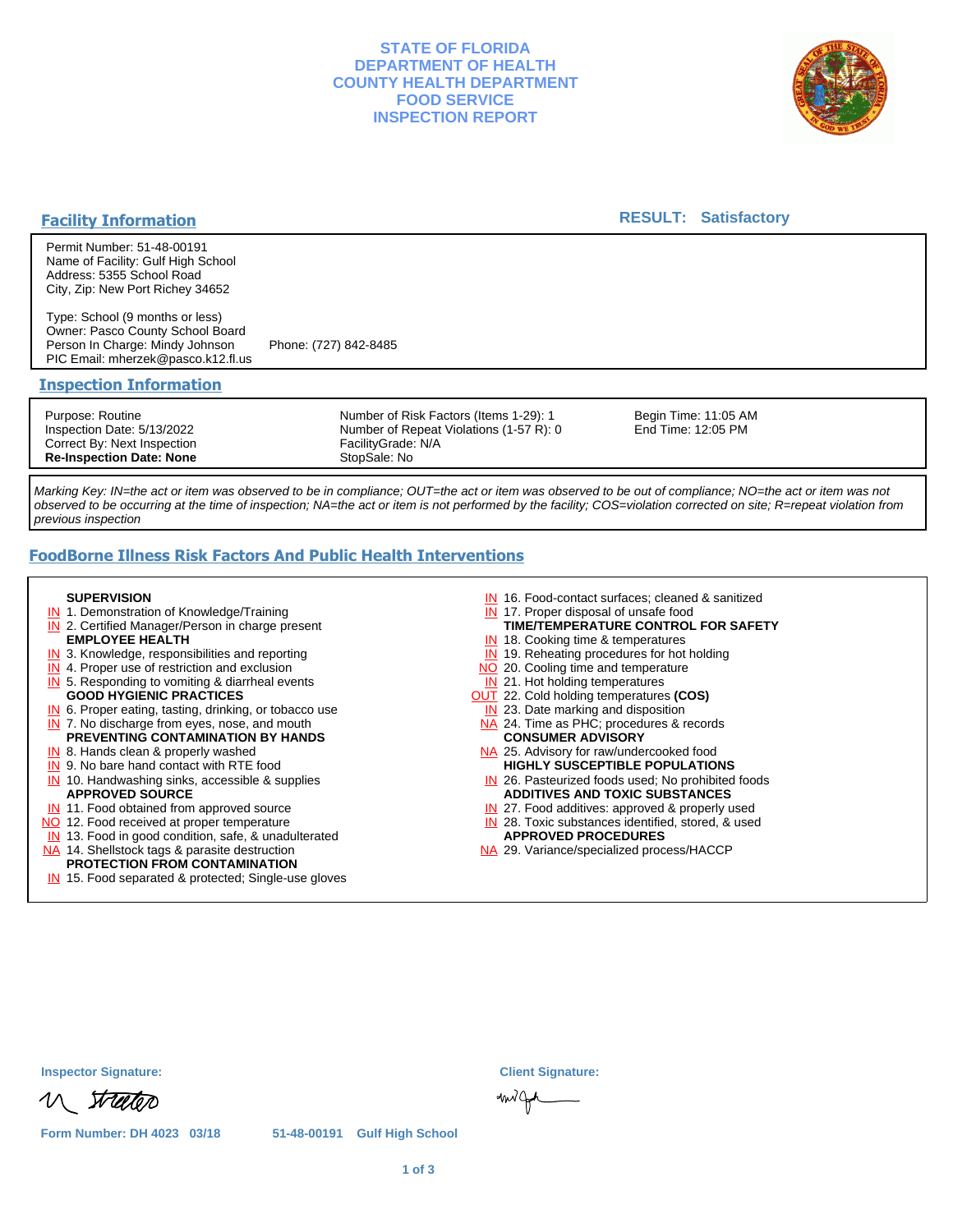## **STATE OF FLORIDA DEPARTMENT OF HEALTH COUNTY HEALTH DEPARTMENT FOOD SERVICE INSPECTION REPORT**



# **Good Retail Practices**

#### **SAFE FOOD AND WATER**

- **IN** 30. Pasteurized eggs used where required
- IN 31. Water & ice from approved source
- NA 32. Variance obtained for special processing
- **FOOD TEMPERATURE CONTROL**
- **IN** 33. Proper cooling methods; adequate equipment
- **IN** 34. Plant food properly cooked for hot holding
- **IN** 35. Approved thawing methods
- IN 36. Thermometers provided & accurate **FOOD IDENTIFICATION**
- IN 37. Food properly labeled; original container **PREVENTION OF FOOD CONTAMINATION**
- IN 38. Insects, rodents, & animals not present
- **IN** 39. No Contamination (preparation, storage, display)
- IN 40. Personal cleanliness
- IN 41. Wiping cloths: properly used & stored
- NO 42. Washing fruits & vegetables
	- **PROPER USE OF UTENSILS**
- IN 43. In-use utensils: properly stored
- IN 44. Equipment & linens: stored, dried, & handled
- IN 45. Single-use/single-service articles: stored & used
- NO 46. Slash resistant/cloth gloves used properly **UTENSILS, EQUIPMENT AND VENDING**
- IN 47. Food & non-food contact surfaces
- IN 48. Ware washing: installed, maintained, & used; test strips
- IN 49. Non-food contact surfaces clean
- **PHYSICAL FACILITIES**
- IN 50. Hot & cold water available; adequate pressure
- IN 51. Plumbing installed; proper backflow devices
- IN 52. Sewage & waste water properly disposed
- IN 53. Toilet facilities: supplied, & cleaned
- **OUT** 54. Garbage & refuse disposal
	- IN 55. Facilities installed, maintained, & clean
	- IN 56. Ventilation & lighting
	- IN 57. Permit; Fees; Application; Plans

This form serves as a "Notice of Non-Compliance" pursuant to section 120.695, Florida Statutes. Items marked as "out" violate one or more of the requirements of Chapter 64E-11, the Florida Administrative Code or Chapter 381.0072, Florida Statutes. Violations must be corrected within the time period indicated above. Continued operation of this facility without making these corrections is a violation. Failure to correct violations in the time frame specified may result in enforcement action being initiated by the Department of Health.

#### **Violations Comments**

Violation #22. Cold holding temperatures

Salads cold held in merchandizer temp 51F. Pulled and transferred to reach-in cooler.

CODE REFERENCE: 64E-11.003(2). PHF/TCS foods, which are held cold, and not subject to an approved HACCP plan, must be maintained at 41°F.

Violation #54. Garbage & refuse disposal

Dumpster lid left open at time of inspection.

CODE REFERENCE: 64E-11.003(5). Garbage shall be disposed of to prevent vector harborage. Trash cans will be durable, cleanable, leak proof, insect and rodent resistant, and non-absorbent. Outside storage area shall be of a smooth, non-absorbent material and sloped to a drain.

**Inspector Signature: Client Signature:**

U streeters

migh

**Form Number: DH 4023 03/18 51-48-00191 Gulf High School**